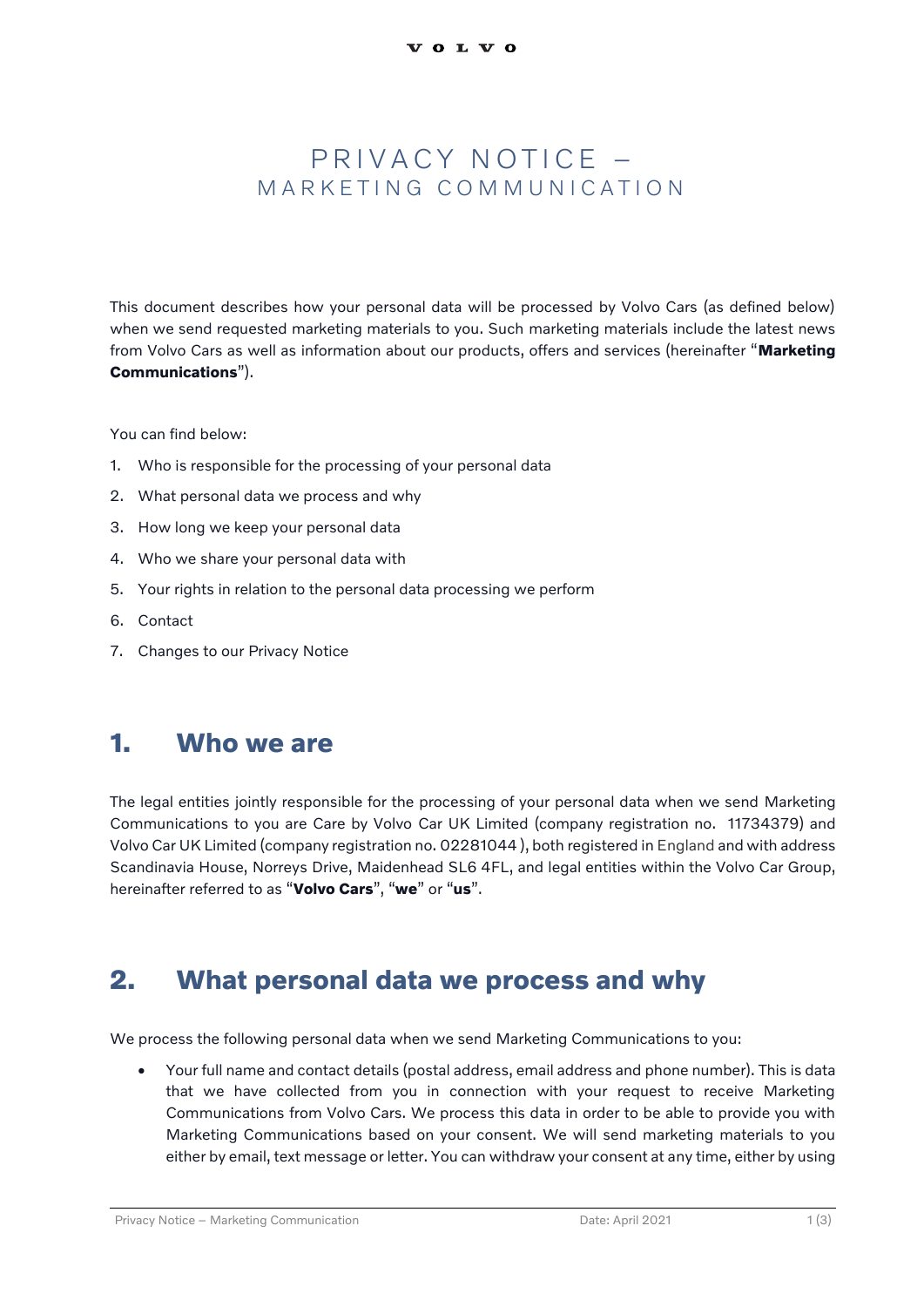the web form indicated under "Your Rights" below or by clicking directly on the link to unsubscribe, which is included in our electronic Marketing Communications.

- The date and time of when you registered to receive Marketing Communications from Volvo Cars. This processing is based on our legitimate interest in documenting that we have obtained your consent to receive Marketing Communications.
- The opening and click frequency; i.e. the time at which you read the marketing materials we send by email and which links you click on. We process this data for statistical analysis and to understand our customers' interests. In order to be able to perform the analysis, the emails that we send out have tracking pixels attached to them, which are small image files of just one pixel. These tracking pixels are also embedded in our website. The legal basis for this processing is our legitimate interest in evaluating when and how our Marketing Communications are read.

## **3. How long we keep your personal data**

We process your personal data as above until you have withdrawn your consent. You can withdraw your consent to our processing of your personal data at any time, by using the [web form](https://www.volvocars.com/uk/subject-rights-request) or by clicking directly on the unsubscribe link contained in our electronic Marketing Communications. If you withdraw your consent, we will limit our processing of personal data to only processing it to establish a list of blocked email addresses to ensure that we do not continue to send marketing to you inadvertently.

To document the withdrawal of your consent, we retain the data collected for one year after you have indicated that you no longer wish to receive Volvo Cars' Marketing Communications.

## **4. Who we share your personal data with**

We will process your personal data and we will also share your personal data with the following processors (who process the personal data on our behalf):

- Volvo Car Corporation (and their subcontractors) to operate our website and for data storage
- IT suppliers (and their subcontractors) who supply general business support systems to us, e.g. software and data storage providers such as:
	- $\circ$  Salesforce UK Limited (and their subcontractors) CRM systems and data storage.

We have entered into a data processing agreement with each processor who is limited by contract in their ability to use your personal data for any purpose other than to provide services for us. Each processor has an obligation to keep the information confidential and only process the personal data in compliance with the data processing agreement in place.

Your personal data may be transferred to a country outside the European Economic Area (including the United Kingdom). If so, such transfer will be based on the standard contractual clauses approved by the EU Commission. The general text of the standard contractual clauses used can be found in various languages on the homepage of the EU Commission:

[https://eur-lex.europa.eu/legal-content/EN/TXT/?uri=CELEX:32010D0087.](https://eur-lex.europa.eu/legal-content/EN/TXT/?uri=CELEX:32010D0087)